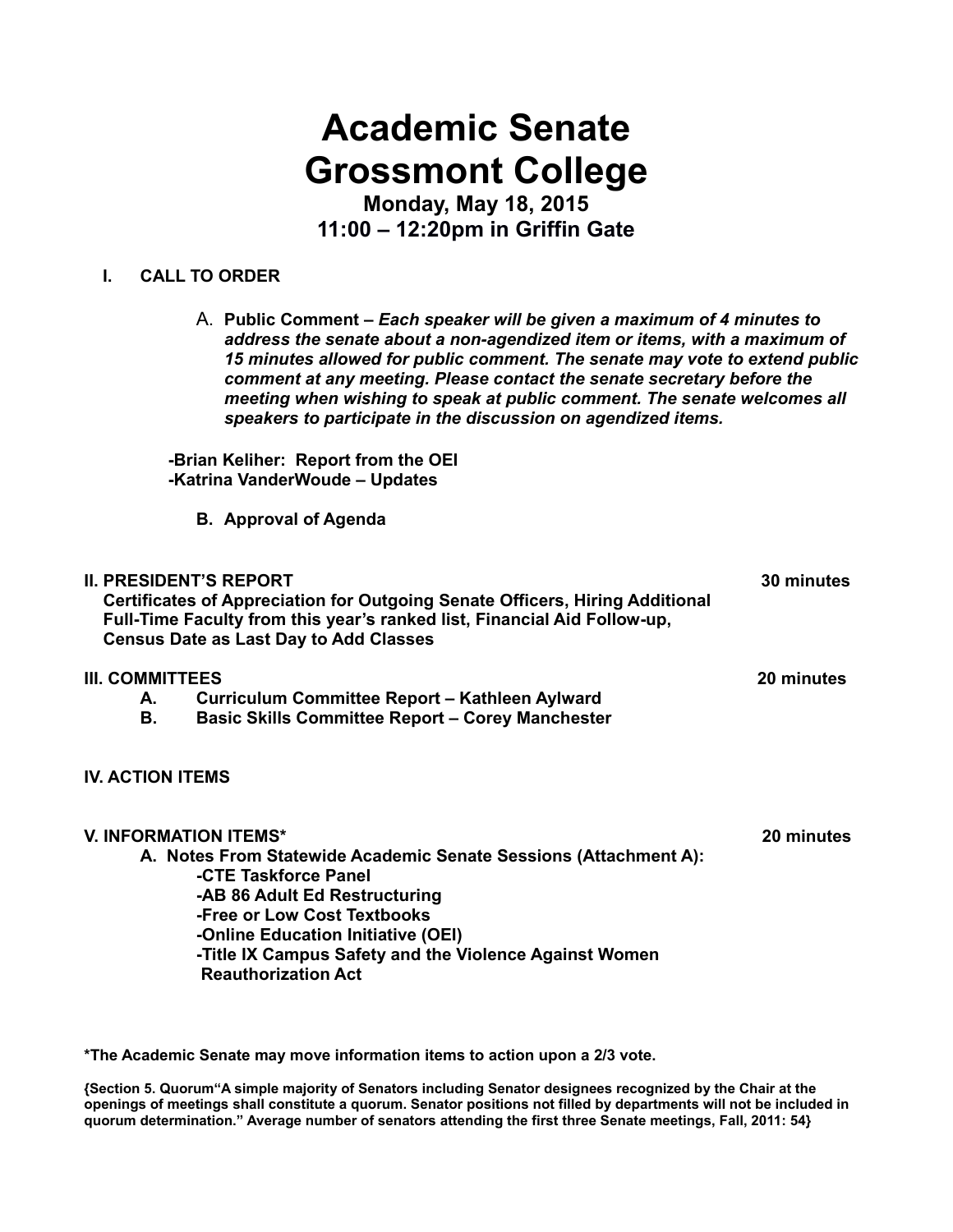## **ATTACHMENT A (Information Item A 5-18-15)**

## **Session Notes, Spring 2015 ASCCC Plenary**

## **CTE Taskforce Panel**

State Taskforce of 26 members, chair: Sunny Cooke

Purpose: To increase individual and regional economic competitiveness – skills and credentials

- Prepare students for jobs, e.g., get more student to complete CTE
- To attract high-value jobs in California industry, we need the workforce?
- There is a 1 million person skill gap in the mid-skill jobs which are those produced by CCCs
- Most businesses in California are small, so let's increase our students' opportunities for that sector
- We need \$\$ to finance these programs by leveraging state and federal dollars
- Slated to make recommendations to the CCC Bd of Gov in Sept, 2015

Details:

- 1/3 of CCC students are CTE
- We need to make it easier to achieve goals. Businesses/industry turn to us for a need to be filled, and we need to develop curriculum QUICKLY to prepare students for those jobs. Need to streamline our processes.
- All of us at the CCCs are either directly or indirectly preparing students for the workplace. We need creative ways to work together, e.g., new certificates, linked courses with CTE or contextualized GE classes geared toward science or any workplace topics.
- We need partnerships between colleges and businesses to decrease poverty and increase employment. Partnerships between K-12, colleges and the private sector. Models exist that show more students can be prepared for jobs with these partnerships to prepare them for work.
- Need Data: what's needed to accomplish getting more resource money?
- Need regional structures, and discussions are happening now to create them. CA is not one economy – we have different regional economies.
- There's a disconnect between K-12 & CCCs and between CCCs and non-profits & forprofits. We need data SHARING. Need to know data from K-12 for th CCCs to properly serve students that come to us.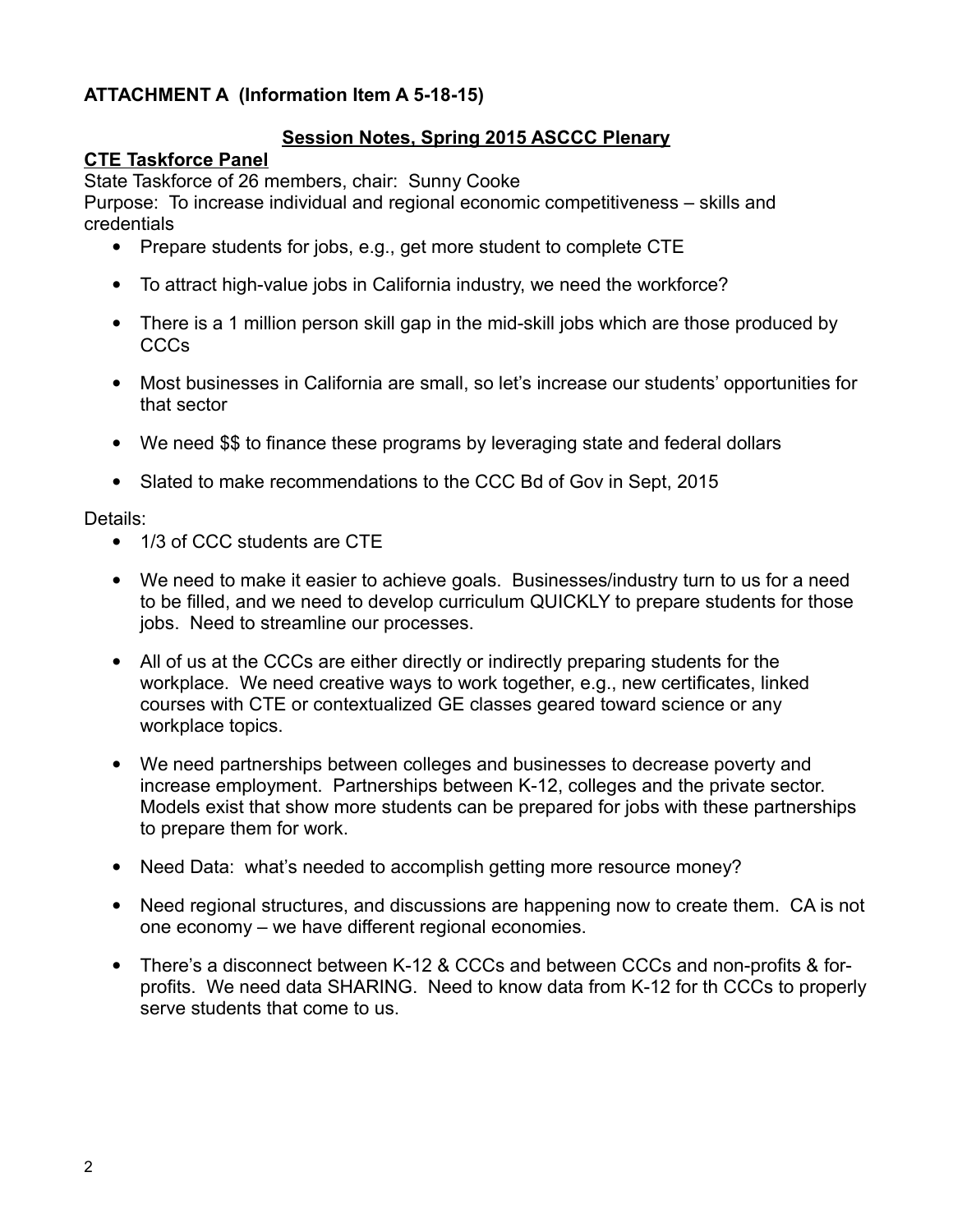## **SESSION: AB 86 Adult Ed Restructuring**

In 2014 the CA Legisl appropriated \$25 million for AB 86 Initiative that called for the Cal Dept of Ed and CCC Chancellor's Ofc to form consortia composed of both community college and K-12 adult ed programs. The consortia were charged with serving the varied ed'l needs of adult learners, including elementary and secondary basic skills, ESL and adults with disabilities, as well as create programs for apprentices and short-term certificate programs with high employment potential. Session provided brief history of noncredit in CCCs, challenges resulting from AB 86 as we move from the 1<sup>st</sup> year of planning to  $2<sup>nd</sup>$  year of implementation, and future of noncredit for Calif adult learners.

- Title 5 permits CCC noncredit for parenting skills, basic skills, ESL, immigrant ed, disability courses, etc.
- The percentage of noncredit has gone down by 1/3
- Who left the system? Students with low skills, and now our students are younger, whiter and more affluent
- At the same time K-12 adult ed closed during the recession as school districts lost funding
- 2012 LAO Report: Restructure Adult Ed and recommended pre-college level basic skills courses should be noncredit . Thus, AB86 – to restructure.
- 2014 Adult Ed Regional Planning. Example of problems to overcome: "arithmetic" was taught three ways: in CCC Adult Ed, in CCC as a basic skills class, and in HS Adult ed. Same course. Need to find one way to provide that knowledge
- Lots of ways the CCCs provided noncredit, so we need regional planning with the 112 CCCs and the 320 School Districts into 70 regional consortia. ID gaps in service in five areas: Adult Basic Ed, CTE, Adults w/disabilities, ESL and apprenticeship programs.
- Each region had to report to statewide group 4x/year.

## Findings:

- Both systems only meet 20% of the need
- Inadequate support for the students in these programs
- Inconsistent transitions between systems. We don't even have common data system.
- One working system: The San Joachim Delta Allied Health innovation. They designed a system to recognize students coming in and out of the system and created entry/exit noncredit courses to get them to their goals. Students may not finish all the courses they need, but they can get a credential (certificate) for a few number of classes which will in the meantime help them get better jobs or better pay grades.
- Some good recommendations in the 2015 Legislative report:
	- $\circ$  Increase service levels it's not enough at the 2012-13 levels; need to restore capacity, hire FT faculty, including counselors and have dedicated funding stream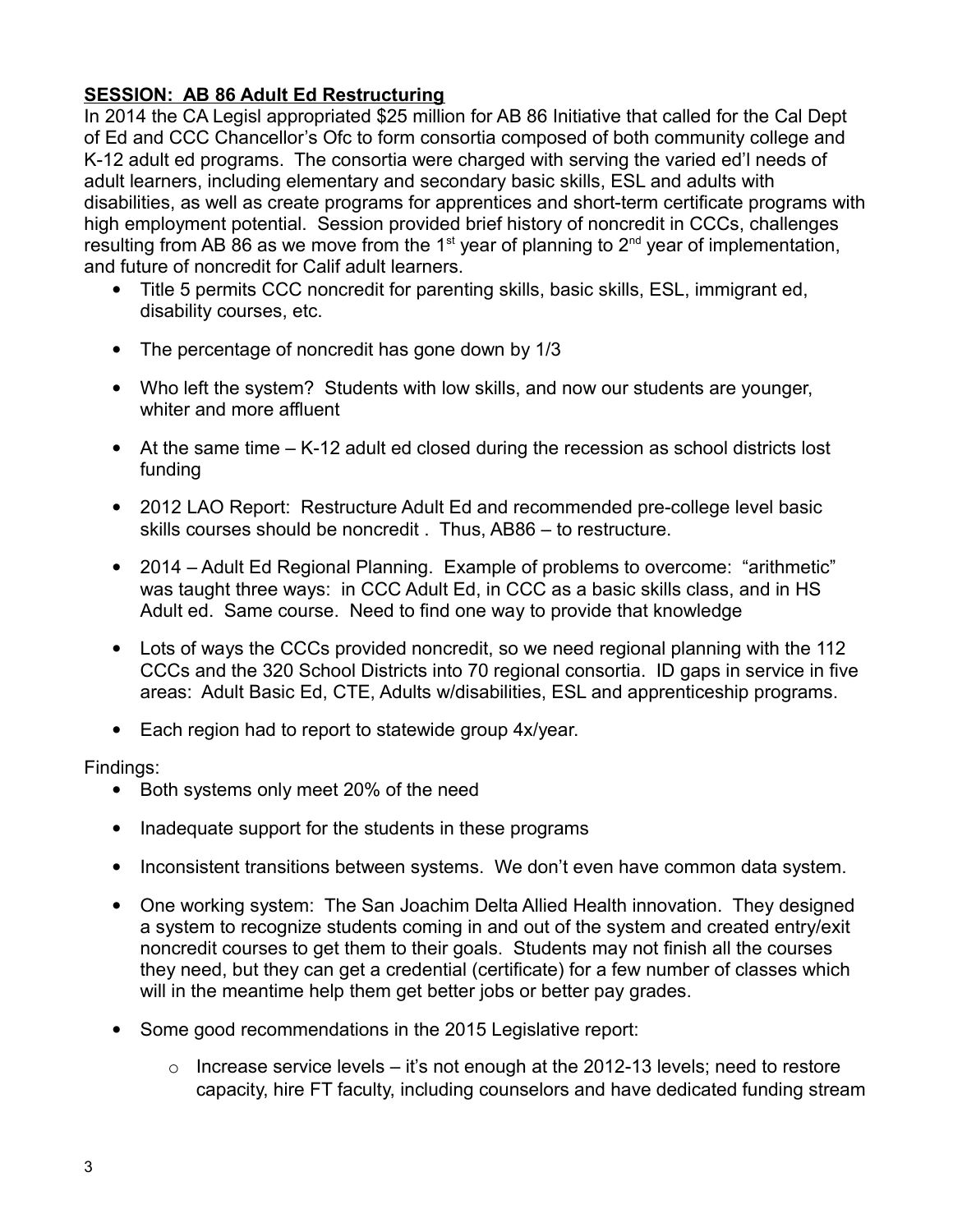- $\circ$  Improve Adult Ed Programming by strengthening, enhancing and align curriculum; strengthen Prof'l Devmt for groups from both systems to do this work.
- o Provide academic, social and financial support to students; academic transitions, child care, varied hours, varied sites, reduce fees, counseling
- o Align Assessment for placement and create a crosswalk from current varied assessments to the new common assessment
- $\circ$  Common accountability for documenting student progress; shared enrollment and outcome data and common student IDs so students can have trackable **transcripts**
- o Maintain and extend structures for coordination and strengthen consortia and develop collaboration structures for faculty

Plans:

- 2015-16 budget to equalize noncredit and CDCP funding to the credit apportional rate.
- \$150 million for aAG86 consortia so schools can do this and get apportionment for it. Have curriculum design that best serves students. So that now it is not a bad fiscal choice to offer noncredit.
- Link with social services for noncredit ed. Students can't get Financial Aid for it. BUT We don't offer classes so students can get financial aid – we offer what students need. Some students burn up financial aid in basic skills.
- How does college planning incorporate planning for Adult Ed and the consequences of moving courses to noncredit?
- What curriculum changes might improve service to the community, particularly those disenfranchised by the structure barriers and program cuts in our systems? How will college faculty be involved in this corsortia?
	- o Non credit open entry/open exit courses for students to brush up on skills
	- o Allow students to retake assessment tests after brush-up

# **SESSION: Free or Low Cost Textbooks**

SB 1052 (2013) directed the 3 higher ed segments and the Intersegmental Committee of Academic Senates (ICAS) to establish the California Open Education Resource Council (CaOERC) The OERC consists of 3 faculty reps from each of the 3 CA higher ed segments and has been working to identify, create and administer a standardized, rigorous review and approval process for open source textbooks and related materials and promote the use of Open Education Resources (OER) materials in all 3 segments.

- Textbook cost is the #1 concern of students and therefore of the attention of the legislature. We need to get ahead of it so faculty won't be FORCED to use certain designated books. We need what works for the curriculum.
- Legislation pending: AB 798 College Textbook Affordability Act of 2015 is very good they made sure to reach out to faculty and the Senate helped write this Act. Let all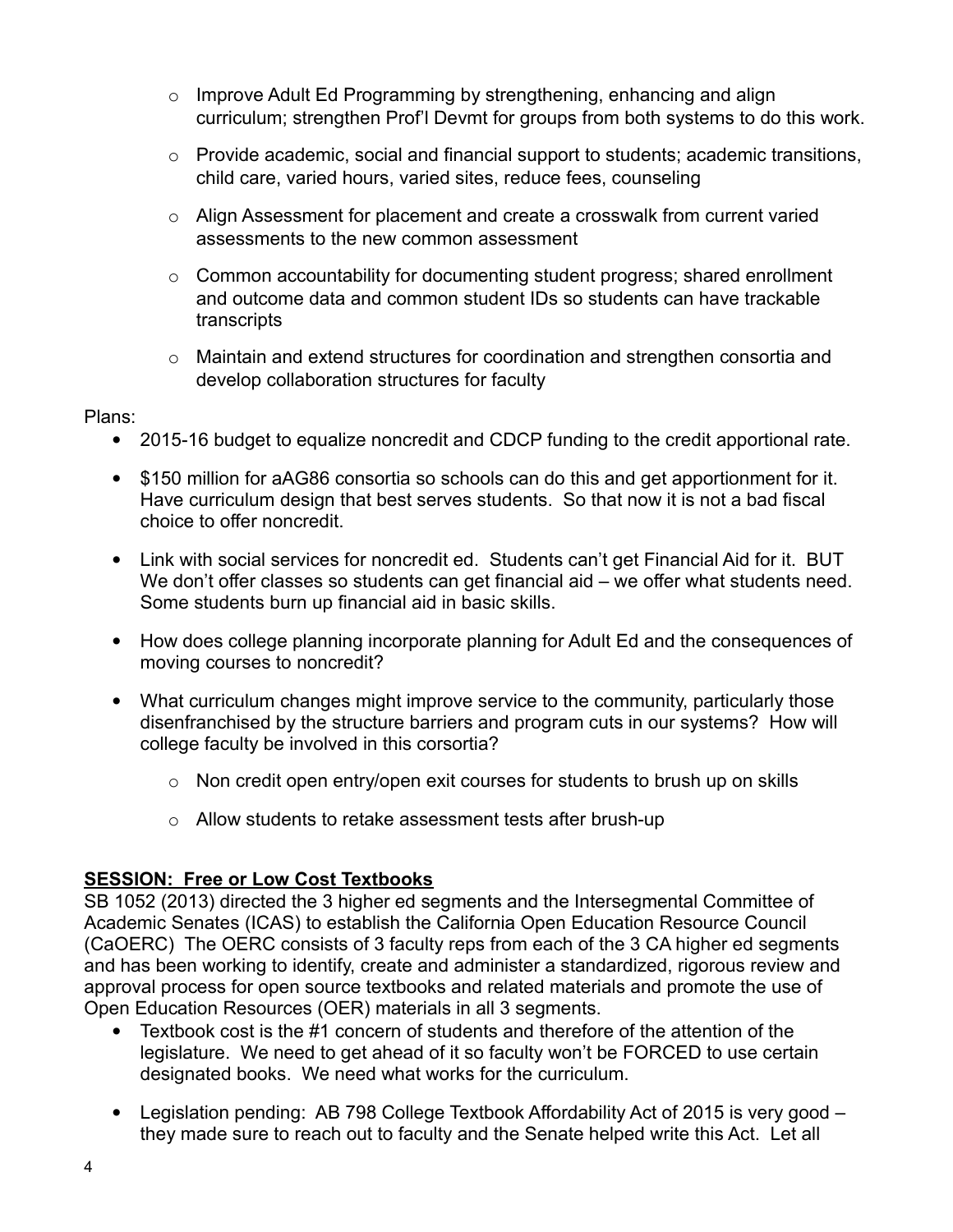faculty and administrators know this is not going away because it is a student success issue.

- There are different models to help not just free, but also low-cost to bundle just certain chapters.
- Hurdles:
	- o The Intersegmental Council for the three Academic Senates (ICAS) designated CSU as the fiscal agent for better or worse. CSU won't even sign off easily on a press release about the OER. And CSU faculty and Admin are at odds with each other after contract negotiations.
	- $\circ$  The current Hewlett & Gates grants are only about \$2 million not enough, and that money requires a very fast timeline.
- Deliverables:
	- o Legislation said **create 50 C-ID courses with peer review process of the texts; they are the top transferred, list created in Spr 2014. Found 150 OER for these 50 courses. 519 faculty signed up as reviewers of OER texts.**
	- o **create an RFP to create materials;**
	- o **identify free and open texts already existing,**
	- o **promote production, access and use;**
	- o **and solicit input from the student associations.**
	- o **Creating a Digital Library: [www.coo4ed.edu](http://www.coo4ed.edu/)**
		- peer-reviewed OER textbook reviews available to students, faculty, and libraries.
		- The COOL4ED website currently **features reviewed materials for 10 of the 50 selected courses**. Links to the original materials are on the COOL4ED website.
	- o PILOT:
		- **10 courses, 22 faculty reviewed approximately 34 OER texts**.
		- At least three OER textbooks have been approved for each of these 10 courses.

#### **What We Need to Know:**

- Accessibility 3C Media is available to the CCCs. Books and Videos need to be ADA Compliant, and they have that capability to do that for us.
- **Ask our Curriculum Committees and Librarians to encourage listing on the Course Outlines of Record at regular updates: list any OER resources available.**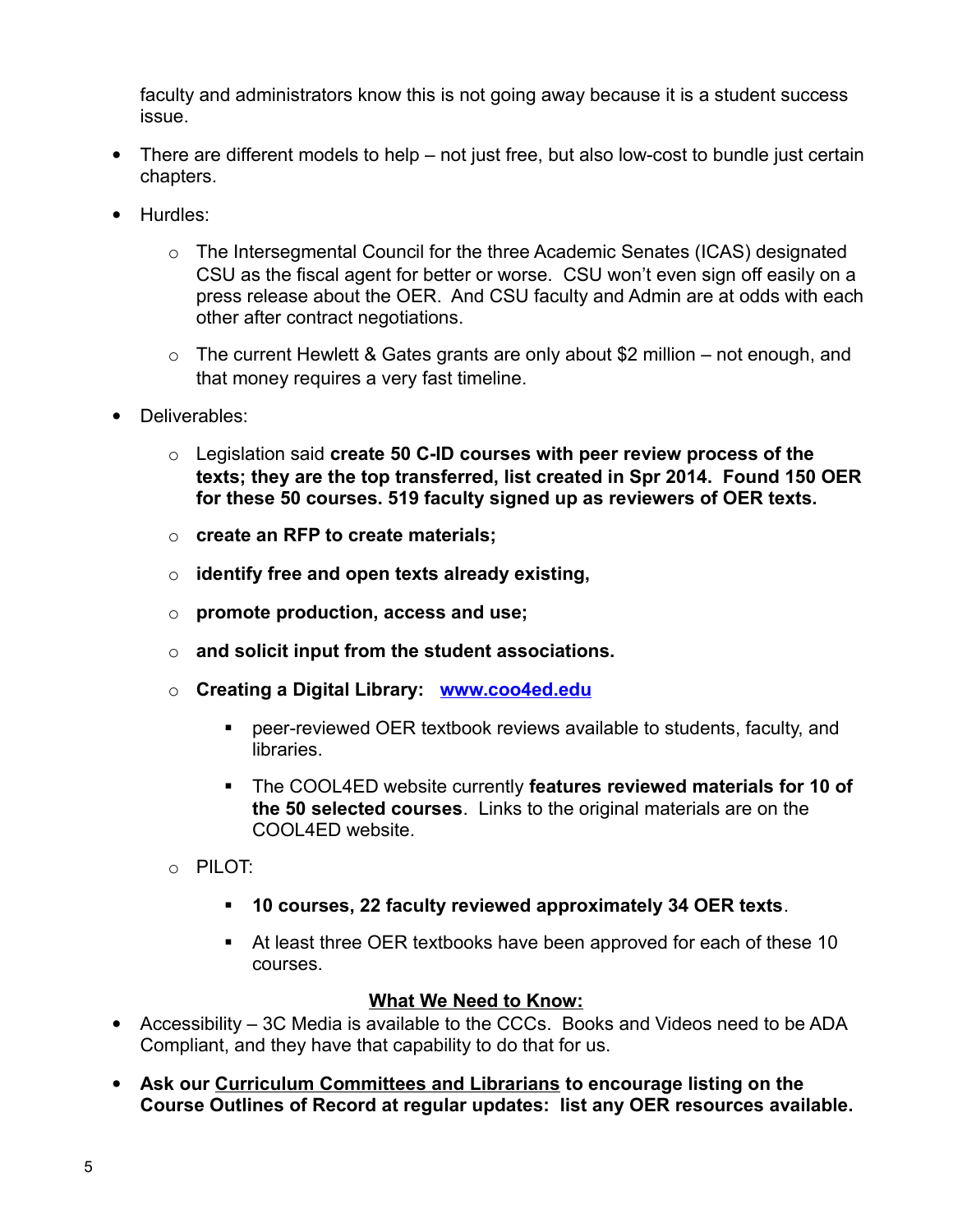- Coming up: get faculty from the 3 segments to write OER texts
- Check Rice University and Purdue about OER.
- **Ask our Program Review Committee to tie the decrease of student costs of texts to the student success of all programs.** If departments include the decrease of text costs as a student success strategy, then any costs associated with it can go through college planning and funding requests.

#### **SESSION: Online Education Initiative (OEI)**

The OEI is finally producing some results.

- The online tutoring system and student readiness modules are in place and being piloted this spring.
- The vendor for the highly anticipated course management system (CMS) has been selected: Canvas. It will be piloted starting in the Fall 2015.
- Other components in the pipeline include online counseling and library resources.

The goal of this initiative is to improve the online environment for all 112 CCCs to improve students success online and to provide services to the colleges.

What is the OEI? Three components

- Technical resources to maximize the economy of scale of cost to the colleges
- Systemwide resources for online students to help them stay in the classes and succeed. Right now retention in online classes is terrible.
- Systemwide resources for faculty to provide quality online classes

Why the OEI?

- Average time for community college students to complete: 7 years
- Average time to transfer: 4 years
- Goal: help reduce this time by providing resources to the colleges to provide the most successful online environment possible. Increase ACCESS to education.
- Determine how to increase success and retention in online courses by preparing students, preparing faculty and providing the resources for quality course design for faculty to insert their content.
- Help colleges provide students with opportunities to take classes when and in what disciplines they need.

Things for the colleges to know about The Exchange:

- NOTHING WILL BE FORCED UPON THE COLLEGES. EACH COLLEGE HAS TO OPT IN TO ANY SERVICE OR PROGRAM.
- People are fearful of The Exchange and rumors are rife. However, it is being piloted and each college can decide whether to opt in or not.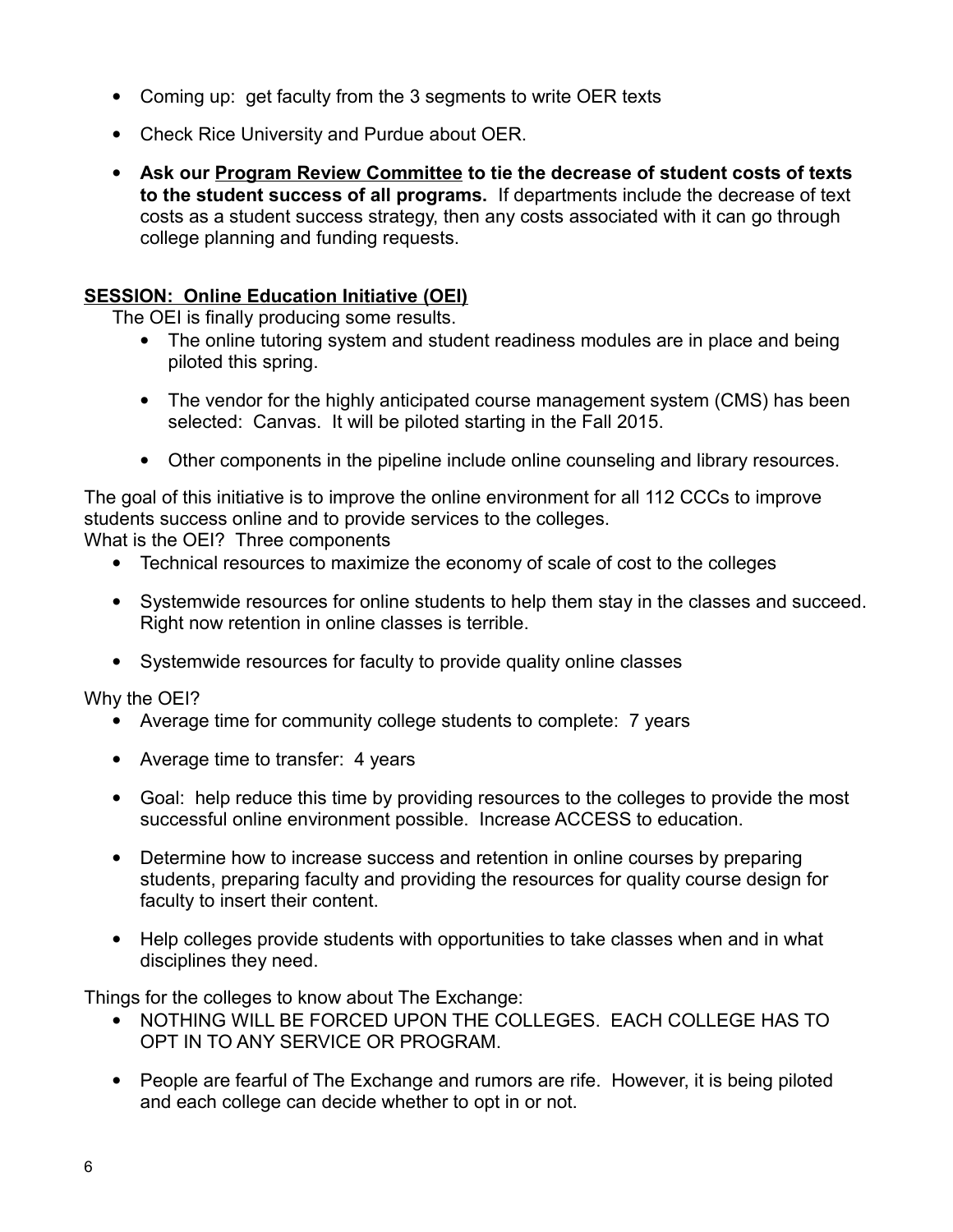- $\circ$  The Exchange idea came about when most colleges were over cap, students were being turned away, yet a few colleges were actually below capacity. The idea then was to help those colleges below cap garner students.
- o Now that we are all chasing FTES, the estimate is that this component of the OEI will be quite small – to accommodate rural colleges or to carry capstone courses that small colleges can only afford to run once every two years, etc.
- $\circ$  Any college wanting to use the online class exchange MUST OPT IN.
- $\circ$  The rigor for these online courses is so high that so far NONE of the courses in the pilot program that have applied meet the standards for course design.
- $\circ$  Basic GE courses are being piloted in Spring of 2016 just to try to figure out how this exchange will work, but the nature of the courses and colleges that will ultimately be involved in the exchange isn't worked out yet—only that colleges will have to opt in to accept classes on the exchange, so no college needs to fear loss of FTES because of it.

Details of OEI resources:

- The tutoring system is LinkSystems. Any college can use this NOW for free.
	- $\circ$  Low cost 24/7 online tutoring
- Embedded basic skills support and resources
	- $\circ$  In planning and pilot stage
	- o Shared resources and strategies
	- o Barbara Ilowsky, former faculty who headed the Basic Skills Initiative is working on this basic skills support for online courses and to identify library resources.
- Online Student Readiness Tools
	- o Modules hopefully available in F 2015 to be available to all colleges via Canvas.
- Professional Development for Faculty
	- $\circ$  A PD clearing house
	- o A rubric for OEI design standards for best results for students
	- $\circ$  Training and peer online course review and feedback
	- $\circ$  Training now open to anyone to learn the rubric
	- $\circ$  June 17 Online Training Conference in San Diego
	- o PD Summits with access to instructional designers and to get accessibility support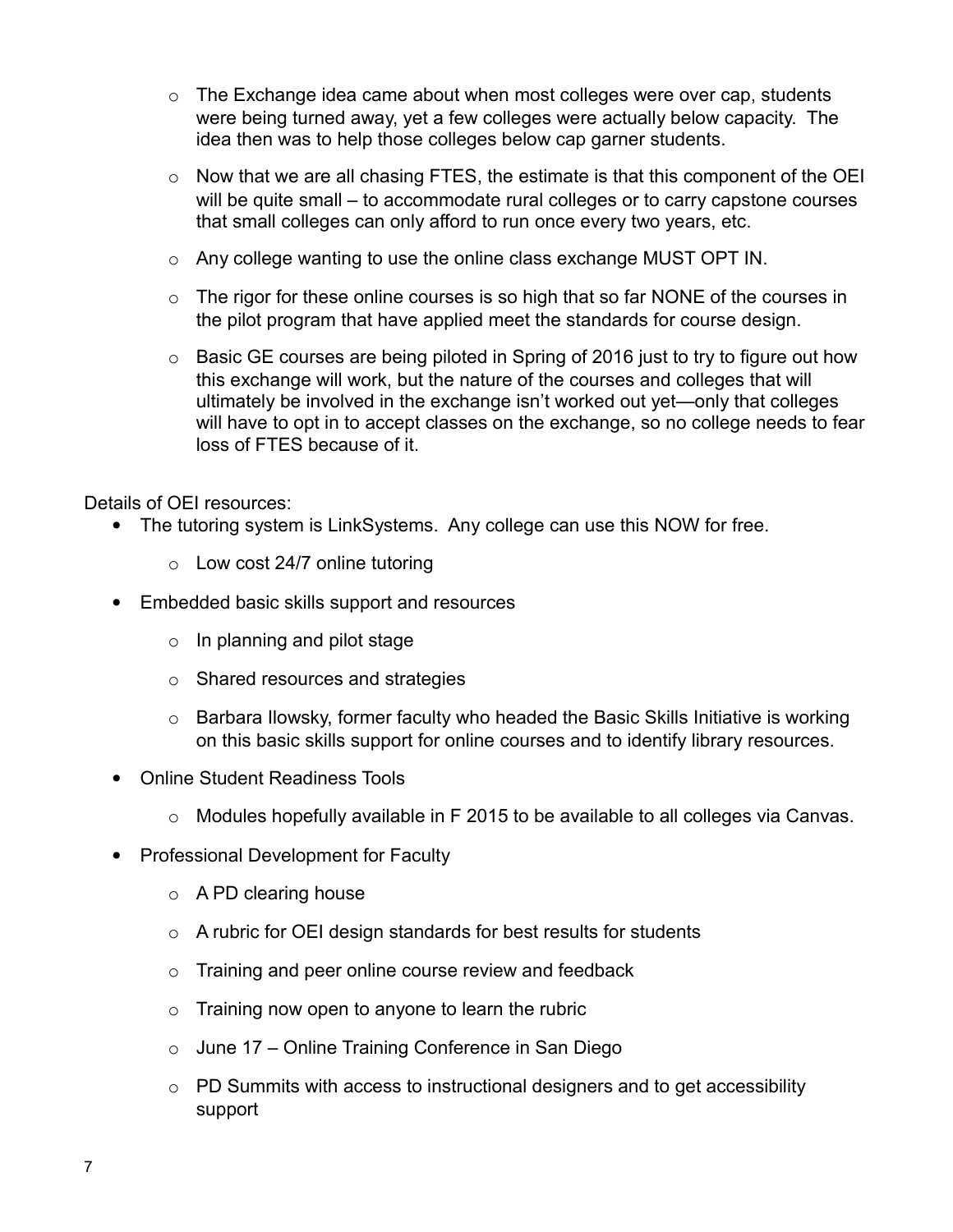- $\circ$  The @ONE Course is being revamped. It is divided into individual modules so faculty can take just one or all of them.
- Canvas as the CMS:
	- o Allows integration of student and faculty resources to be added in.
	- $\circ$  Creates community in the online environment more easily
	- o Allows a wide procurement of add-on tools for proctoring online and for plagiarism.
	- $\circ$  Partnerships with companies for add-on opportunities so colleges can customize if they wish
	- o EASE OF USE and upgrades are managed at the CCC System level
	- o Cost will be SIGNIFICANTLY reduced for the college use
	- $\circ$  Opportunities for collaboration for both faculty and students
	- $\circ$  Many of the resources will be available for colleges who choose to stay with their own CMS.
	- $\circ$  The OEI will pay costs of colleges for the first few years to migrate over to Canvas.

## **SESSION: Campus Safety and the Violence Against Women Reauthorization Act**

Increased national attention on college campus safety has resulted in **new requirements for California Community Colleges.** Both the federal Violence Against Women Reauthorization Act of 2013 and California Ed Code Sect. 67386 require us to **implement violence prevention and outreach programs in every incoming student's orientation.** Why the focus on sexual violence on America's College Campuses?

- Sexual violence is still an issue. Striking statistics:
	- On campus
		- 20-25% of females will be the victims of rape or attempted rape EACH year
		- 90% of victims know their attacker
	- Off-Campus is even more striking
		- Rape or attempted rape occurs 66% of the time
		- Victim alcohol consumption victimization: 43% of the time
		- Perpetrator victimization: 69% of the time

In addition, the potential for sexual assault on or off campus is a real danger:

- 1 in 5 women are raped while attending college
- 1/3 of sexual assault survivors are freshman students, 17-19 years old
- Completed rape instances increase late at night: 51.8% occurred on campus after midnight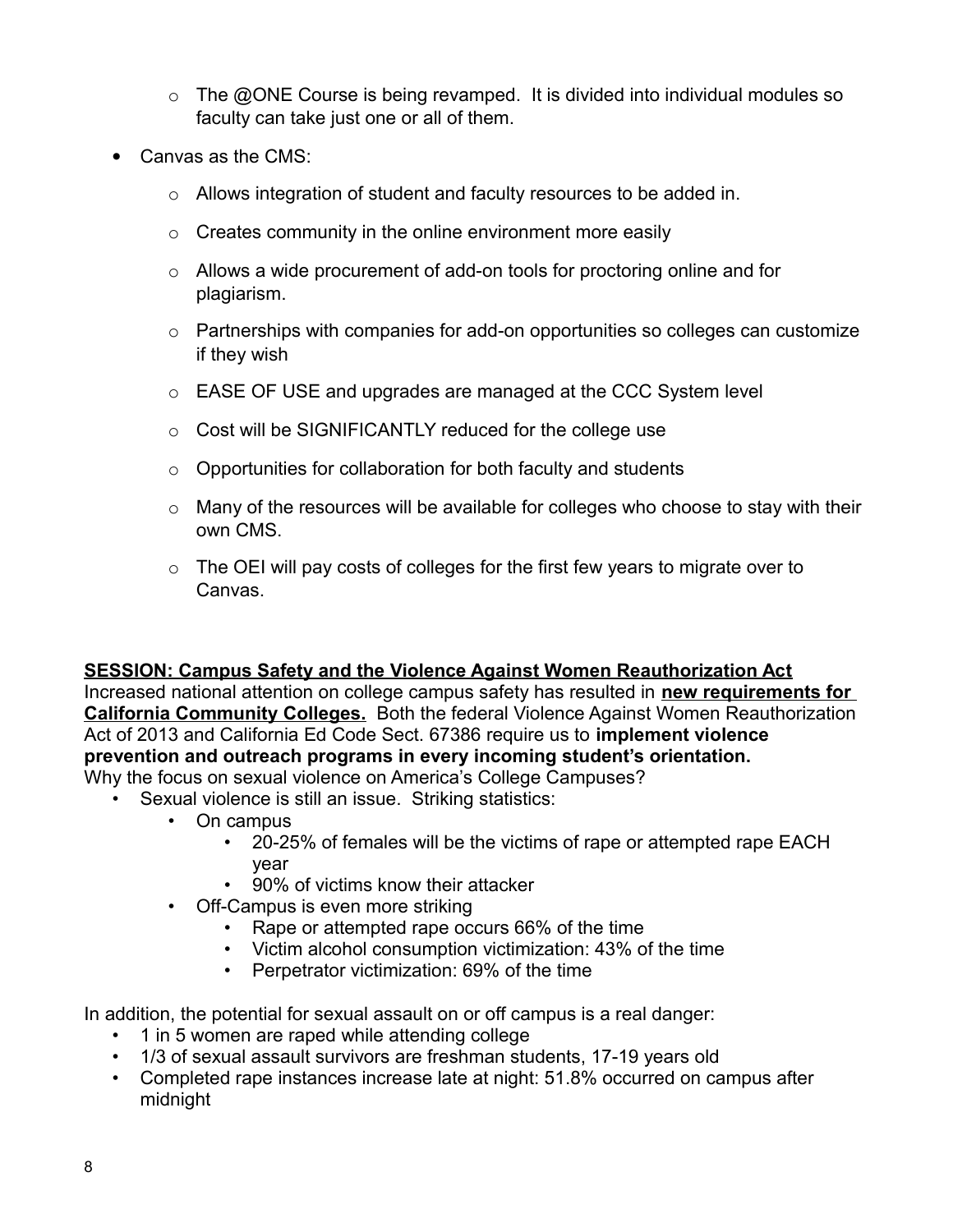• 35% of men report some likelihood that they would rape if they could be assured that they wouldn't be caught or punished

Low numbers of attempted/completed instances of sexual assault reported

- 81% of on-campus and 84% of off-campus sexual assaults are not reported to the police
- Fewer than 5% of attempted/completed rapes are reported to law enforcement

# **Title IX:**

- Federal law passed in 1972
- Requires gender equity in every educational program that receives federal \$\$\$
- Requires schools to combat sex discrimination in education
	- Requires schools to prevent and respond to reports of sexual violence (whether or not alleged victim files a police report)

<http://chronicle.com/article/Why-Colleges-Are-on-the-Hook/146943>

- "Colleges are expected to investigate and resolve students' reports of rape, determining whether their classmates are responsible for assault and, if so, what the punishment should be"
- "If colleges do not handle reports promptly and fairly, they may be blamed for violating the rights of alleged victims and creating a hostile environment for learning, according to the U.S. Dept. of Education," which enforces the law.
- Campuses instituted formal procedures that allowed students to file complaints about sexual harassment and assault
	- However, many students "said that colleges minimized such complaints, botched investigations, and failed to protect the women from the men that they said had assaulted them."
	- The 2011Education Department's Office for Civil Rights "Dear Colleague" letter (that was "designed to clarify Title IX regulations) "provides a detailed overview of institutions' existing responsibilities under Title IX when dealing with complaints of sexual harassment and sexual violence" caused colleges to take their investigative and resolution efforts more seriously

Title IX & Clery Act Intersections. Both require:

- Campus disclosure of policy/procedures
- Prompt corrective action
- Accused/accuser both notified of outcome at same time/manner (Title IX specifies must be in writing)
- Campus disclosure of any sanctions imposed

Campus SaVE Act "Campus Sexual Violence Elimination Act" 2013 provision to Clery Act

- **COVERS:** Dating violence, domestic violence, stalking
- **REQUIRES:**
	- **Programs for new students and employees (orientation)**
	- **Ongoing prevention educational programs**
	- **Procedures to be followed when an incident occurs**
		- **Faculty are mandatory reporters!**
- Provision of VAWA (thus amends Clery)
- Requires higher ed to:
	- increase transparency re: sexual violence on campus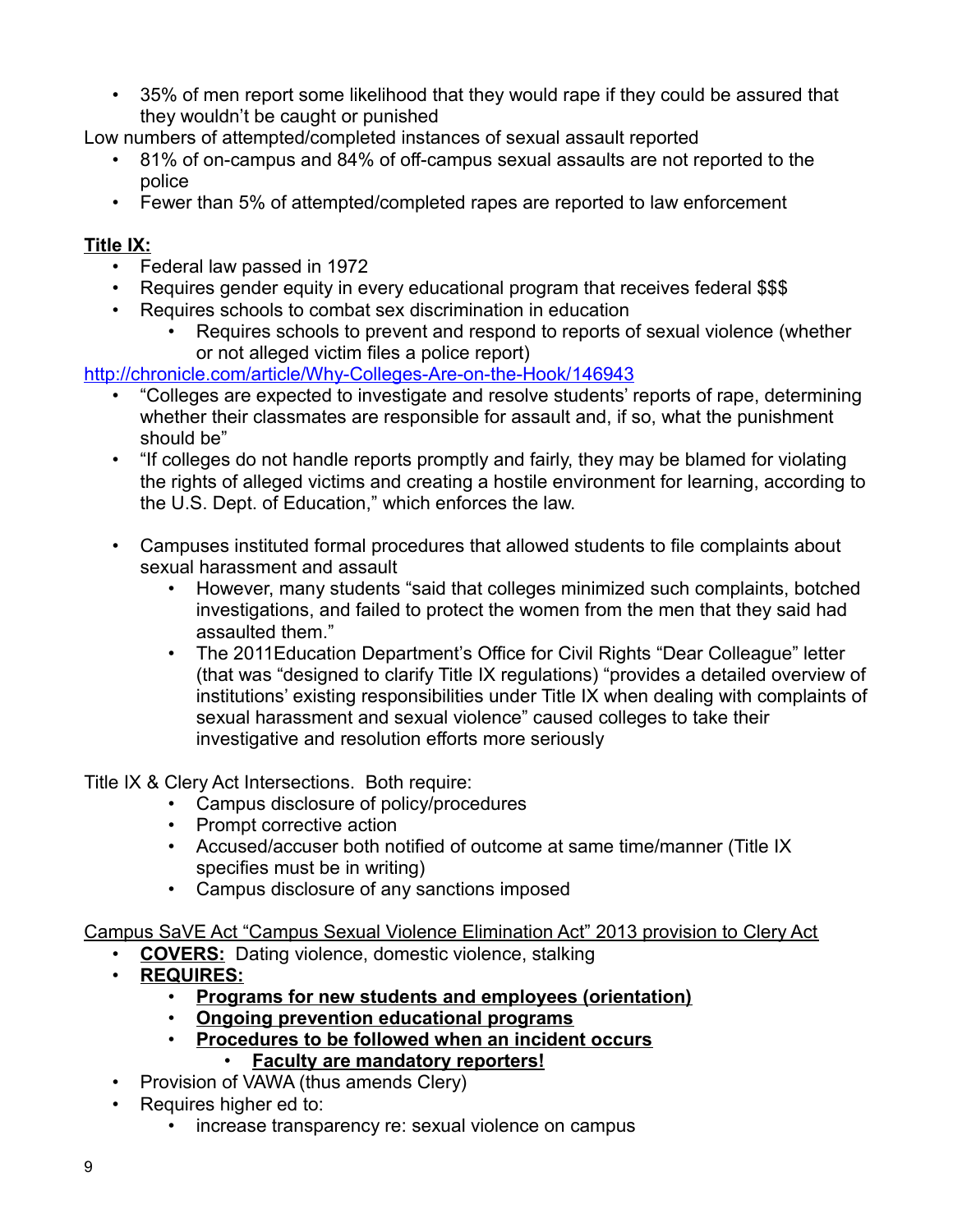- guarantee enhanced rights for victims
- meet standards in conduct proceedings

Affirmative Consent Law added California Ed Code §67386: "Yes means Yes"

- Requires campus adoption of "Affirmative Consent" standard
- Must actively signal willingness to engage
- Accused must prove accuser clearly consented
- Campus to use "preponderance of evidence" standard (not "beyond reasonable doubt")
- Accuser guilty if "more likely than not" that they assaulted the victim
- Issue = **consent** rather than **force**
- (b)(1-13) Victim-centered campus policies/protocols re: sexual assault, domestic violence, dating violence, and stalking
- (c) Provide or refer student services
- (d) Campus implementation of prevention and outreach programs including during orientation

# Support Services (§67386(b))

- Campus must provide for student support services:
	- Counseling
	- Health (physical/mental)
	- Victim advocacy
	- Legal assistance
- Students = victim and/or accused
- Can partner with community-based organizations to provide services e.g. rape crisis centers

## **But does the law say anything about how to support victims after they report sexual assault?**

- Yes, it does. Under the law, colleges must follow an extensive list of new policies meant to support and protect victims of sexual assault, including privacy protections and specific protocols for interviewing victims and advising them of on- and off campus groups that can provide additional help (including law enforcement).
- The college also must provide confidential "survivor advocates" who are available to help advise and guide victims. Victims of sexual assault are also given immunity from violations of the college's policies on drugs and alcohol in order to encourage them to report sexual assaults without fear of being punished.

CA first state to adopt affirmative consent standard

- Still waiting for legislation/guidance from state re: implementation/enforcement
- Information bulletin from CA Attorney General (1/27/15): [https://oag.ca.gov/sites/all/files/agweb/pdfs/law\\_enforcement/info-bulletin-dle-2015-](https://oag.ca.gov/sites/all/files/agweb/pdfs/law_enforcement/info-bulletin-dle-2015-01.pdf) [01.pdf](https://oag.ca.gov/sites/all/files/agweb/pdfs/law_enforcement/info-bulletin-dle-2015-01.pdf)

Faculty Role in Prevention Program Development/Implementation (§67386(d))

- Contribute to assessment of current campus program(s)
	- Locate your campus data/plan/programs on your web site?
- Help identify any needed additions/revisions to comply with ed code make it meaningful for the safety of students and employees.
- Facilitate/participate in discussions about integration with orientation programs